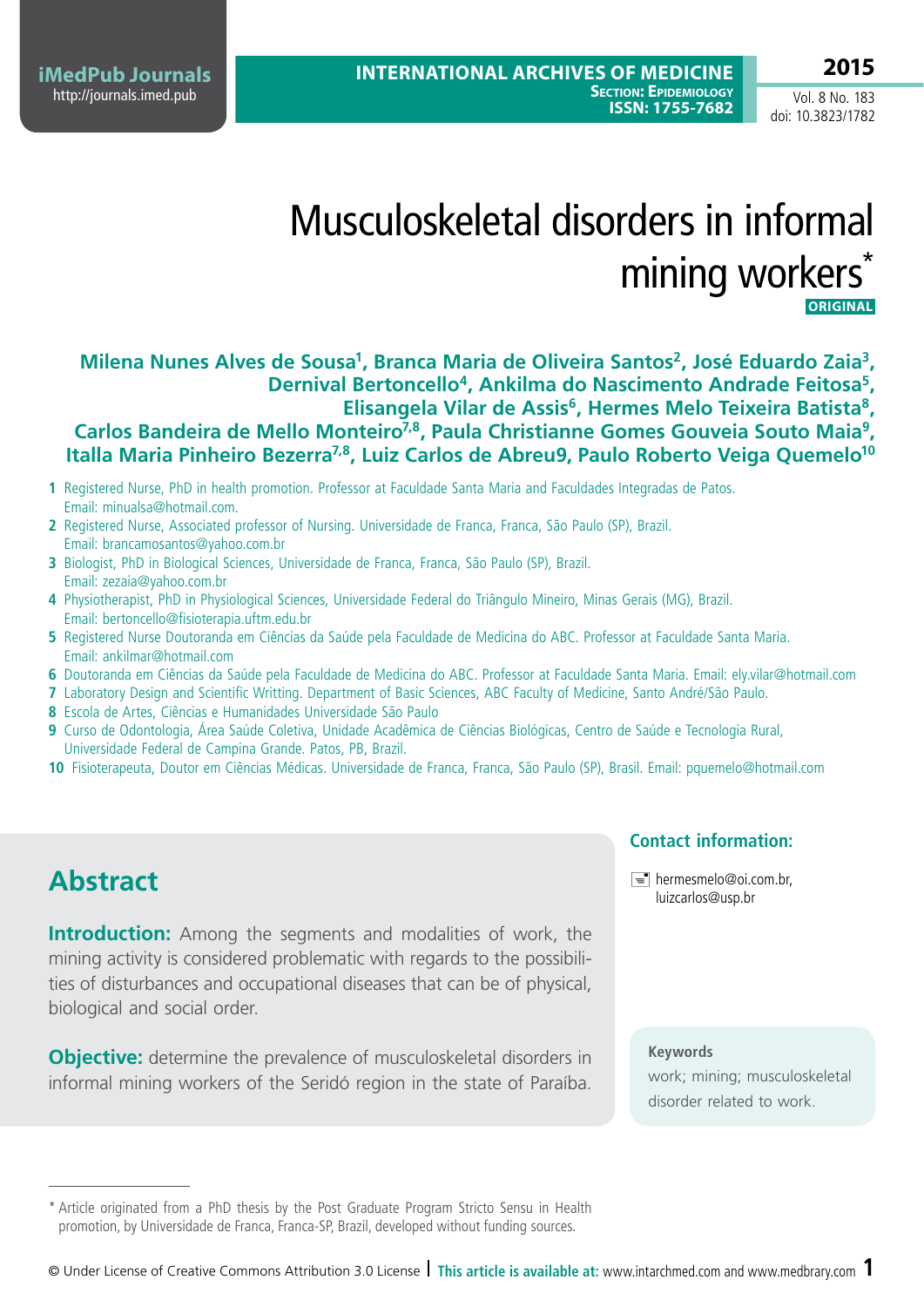**2015**

Vol. 8 No. 183 doi: 10.3823/1782

**Methods:** 371 informal workers from the Seridó region participated in the study. The Nordic Musculoskeletal Questionnaire was used for the evaluation of the musculoskeletal symptoms.

**Results:** musculoskeletal symptomatology was reported by the majority of employees in one or more body segments  $(60.6\% , n = 225)$ . The lumbar region was the most affected  $(36.4\%; n = 135)$ . Men showed higher frequency of lumbar problems (p <0.01) than women. Workers of older age reported more musculoskeletal disorders in various body segments. The miners working more hours also reported higher prevalence of musculoskeletal disorders in some regions of the body. Those miners with longer service time also reported more musculoskeletal disorders present in some body segments.

**Conclusion:** informal workers from the Seridó region in the state of Paraiba presented high prevalence of musculoskeletal disorders, with greater problems in the lumbar and dorsal regions. The age, the length of service in the mining and the working hours contributed to the prevalence of musculoskeletal disorders. It is necessary to consider the working hours, the length of service and the age of workers to propose interventional measures.

## **Introduction**

The study presents various concepts, which determine the formation of human identity. Its implications relapse onto the physical, social and psychological balance of the individual, mobilizing human capabilities and triggering disorders between the he and the man [1].

Among the segments and modalities of work, the mining activity is considered problematic with regards to the possibilities of disturbances and occupational diseases that can be physical, biological and social [2]. Among these barriers, it is highlighted the Work-Related Musculoskeletal Disorders (WM- SDs) that are among the leading causes of morbidity and disability in workers [3,4].

The considerations around this public health problem are due to the fact that these disorders are common in both developed and developing countries [4-10].

The WMSDs cover the medical conditions of the musculoskeletal system acquired by the worker exposed to specific working conditions, contemplating inflammatory and/or degenerative disorders which affect tendons, nerves, muscles, joints, among others [3]. Such attacks result, especially in pain, numbness, heaviness, tingling, fatigue and functional disability [11], significantly reducing the ability to work and the worker's quality of life.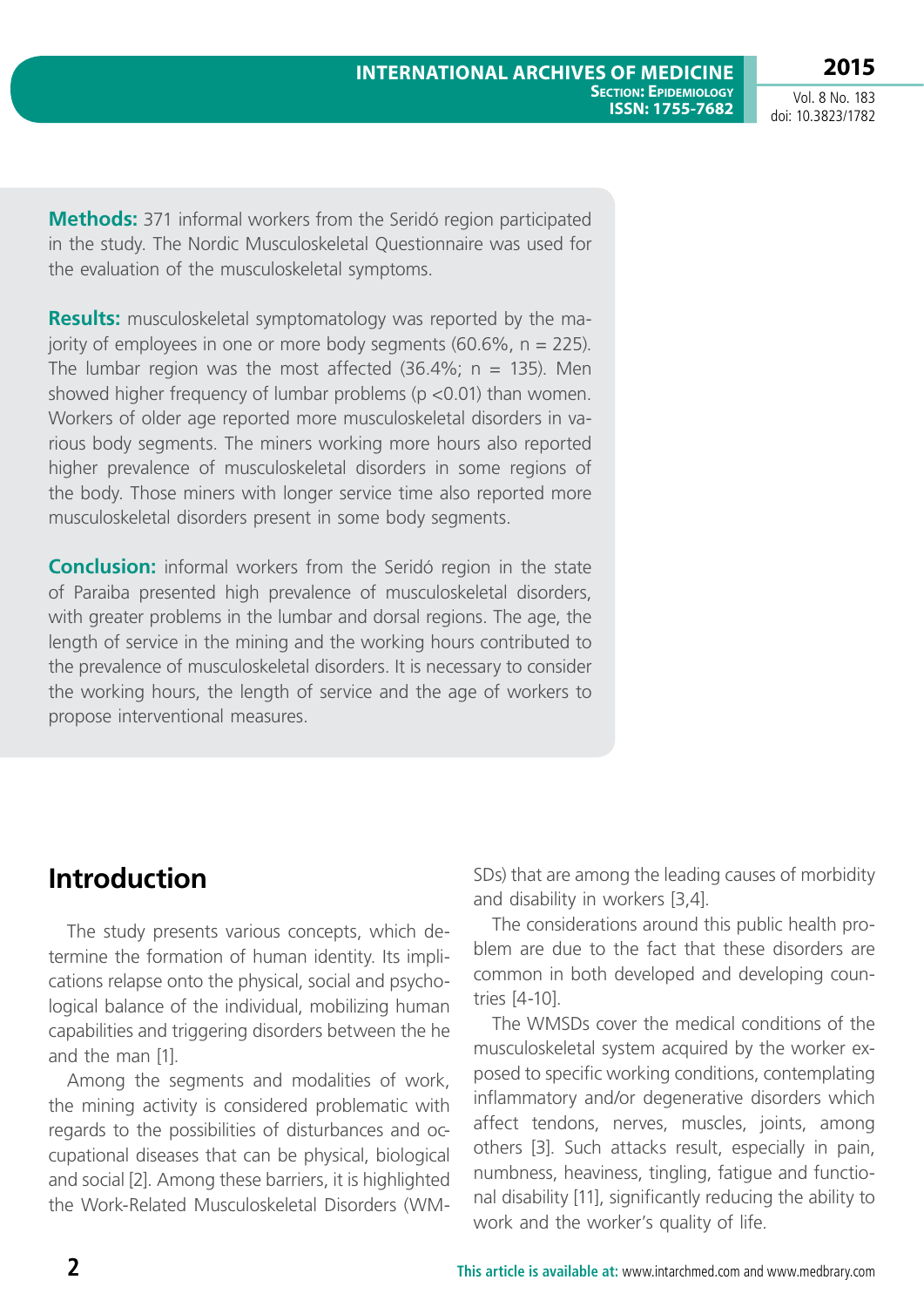**2015**

These injuries can be attributed to repetitive work or overload, to environmental factors and / or organization , the inappropriate use of equipment and the tasks associated with PSI pressure bounces on your desktop [12] .

Studies show that the working conditions (environment and organization), the biomechanical, psychosocial and individual factors are associated with the occurrence of musculoskeletal symptoms. The physical discomfort, the excessive work journey, inadequate and poorly designed workstation from the ergonomics perspective, intense rhythms of work, invariance of tasks, repeatability of movements, physical exertion, poor posture for a long period of time, mechanical pressure on certain segments of the body, static muscular work, shock and vibration, are some of the collaborative factors for the onset of WMSDs in mining workers or in other productive sectors [10,13-16], corroborating with the low quality of life of the disabled workers, loss of productivity, lost workdays, spending with health care and payments to social security [17].

Nevertheless, no one knows for sure the actual impacts on workers from the informal mining market and this is a confirming factor for the interest in developing research with this group. The informality, generally leads to instability of industrial relations, subjecting them to dangerous conditions, unhealthy and arduous work in the sector [18].

The question is, however, what is the prevalence of musculoskeletal disorders in informal mining workers of the Seridó region in the state of Paraiba? Because of the need to offer help to improve the work environment, the quality of work life of the miners and the self-treatment in health.

From the foregoing, it is outlined as the objective, to verify the prevalence of musculoskeletal disorders in informal workers of mining from Seridó region in the state of Paraiba, in order to bring results to the mining industry about the impact of work on the health-disease process, especially musculoskeletal diseases.

### **Methods**

An epidemiological and cross-sectional study, with a descriptive character, held in the Seridó Region of the State of Paraíba, with informal mining workers from the cities of Junco do Seridó, Salgadinho, Santa Luzia, São José do Sabugi, São Mamede, Várzea, Baraúna, Cubati, Frei Martinho, Juazeirinho, Nova Palmeira, Pedra Lavrada, Picuí, Seridó, Tenório, Pocinhos and Assunção.

There was the participation of 371 miners, 7.42% of the population universe, considering a degree of confidence of 95% and margin of error of 4.8%, obtained with the help of computer program called DIMAM 1.0 [19]. It is noteworthy that among those surveyed, most were male (93%), married (53.1%) and had an incomplete primary school education (53.1%).

The established inclusion criteria were: be an informal worker from the mining sector, be linked to local mining cooperatives, be 18 years or older and accept voluntarily to participate in the research by signing the Informed Consent. The exclusion criteria were: be working in the sector for less than 12 months, be on sick leave or absent from work in the collection period.

For data collection there was the use of the Nordic Musculoskeletal Questionnaire prepared by Kourinka[20] validated by Pinheiro[21]. Kuorinka do not indicate that instrument as a basis for clinical diagnosis, but as useful element for the identification of musculoskeletal disorders, therefore, able to provide significant element of diagnosis of the environment/workstation[20]. The questionnaire helps identify the presence of symptoms of pain, numbness, tingling or discomfort in regions of the body of the workers. It includes a human figure composed of nine anatomical regions: cervical, shoulders, arms, elbows, forearms, wrists/hands/ fingers, dorsal region, lumbar region, lower limbs, allowing the researched miner to show on the map the presence of musculoskeletal symptoms in the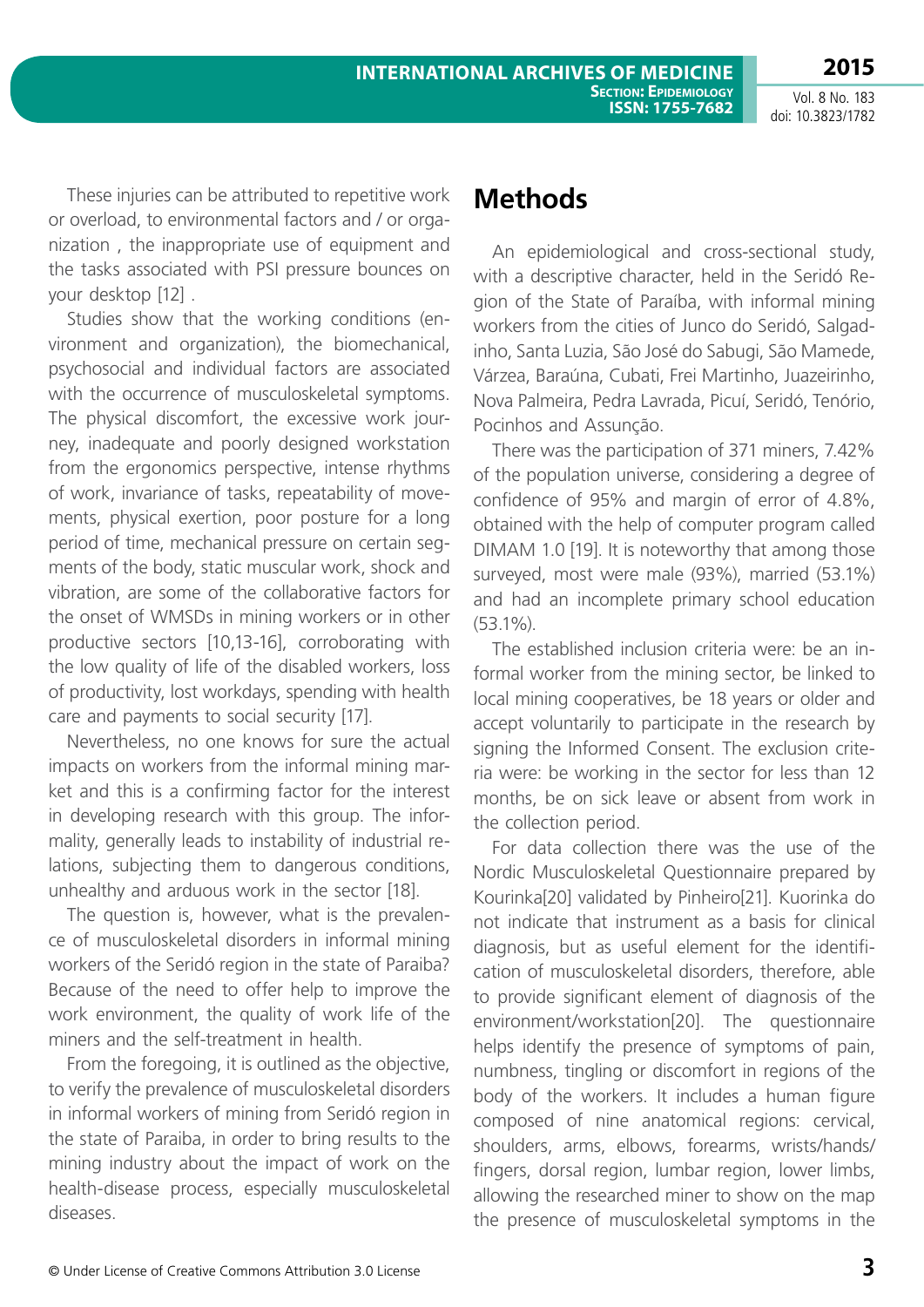Out of the 371 workers evaluated, 225 (60.6%) reported some form of musculoskeletal disorder. On the cases with symptoms attributed to work, the lumbar region was the most frequent (36.4%; n  $=$  135) followed by the dorsal region (28.3%; n = 105), as shown in **Table 1**.

Informal miners showed daily average working hours of 8.24+1.04 hours per day, with an average

standard deviation. For all analyzes a 5% significan-

**Table 2** presents the results of comparisons between presence and absence of symptoms for each of the body segments, considering age, length of service and working hours as independent variables. Analysis results showed that workers with symp-

Vol. 8 No. 183 doi: 10.3823/1782

ce level was considered.

**Results**

body regions displayed, during the last 12 months. In those regions with the presence of musculoskeletal symptoms, the participant indicates whether the symptoms are or not associated with the performed work activity.

Data collection was carried out after the favorable opinion of the Ethics Committee in Research of the University de Franca, report number 284.639. Data were collected between August 2013 and June 2014, tabulated and analyzed using the *Statistical Package Program for the Social Sciences* (SPSS) version 21.0.

Considering the nonparametric nature of the data, verified by the Kolmogorov-Smirnov and Shapiro-Wilk tests, the Mann Whitney tests were used to compare the prevalence of musculoskeletal symptoms (disorders) between different sexes, and according to the age, length of service and working hours. The data were presented in relative frequencies (N), absolute (%), average, median and

| $3$ chao region in the state of Faraloa, brazil, $2017$ |                                 |      |                                  |      |  |  |  |
|---------------------------------------------------------|---------------------------------|------|----------------------------------|------|--|--|--|
| <b>Body segments</b>                                    | <b>Musculoskeletal symptoms</b> |      | <b>Symptoms assigned to work</b> |      |  |  |  |
|                                                         | n                               | %    | $\mathsf{n}$                     | %    |  |  |  |
| Neck/cervical region                                    | 50                              | 13.3 | 42                               | 11.3 |  |  |  |
| Shoulder                                                | 61                              | 16.4 | 55                               | 14.8 |  |  |  |
| Arms                                                    | 77                              | 20.8 | 67                               | 18.1 |  |  |  |
| Elbows                                                  | 26                              | 7.0  | 24                               | 6.5  |  |  |  |
| Forearm                                                 | 40                              | 10.8 | 31                               | 8.4  |  |  |  |
| Wrist/hand/fingers                                      | 63                              | 17.0 | 49                               | 13.2 |  |  |  |
| Dorsal region                                           | 117                             | 31.5 | 105                              | 28.3 |  |  |  |
| Lumbar region                                           | 154                             | 41.5 | 135                              | 36.4 |  |  |  |
| Lower limbs                                             | 107                             | 28.8 | 79                               | 21.3 |  |  |  |
|                                                         |                                 |      |                                  |      |  |  |  |

#### **Table 1.** Distribution of the occurrence of musculoskeletal symptoms by body segment among miners. Seridó region in the state of Paraíba, Brazil, 2014

Source: Direct research, 2013/2014.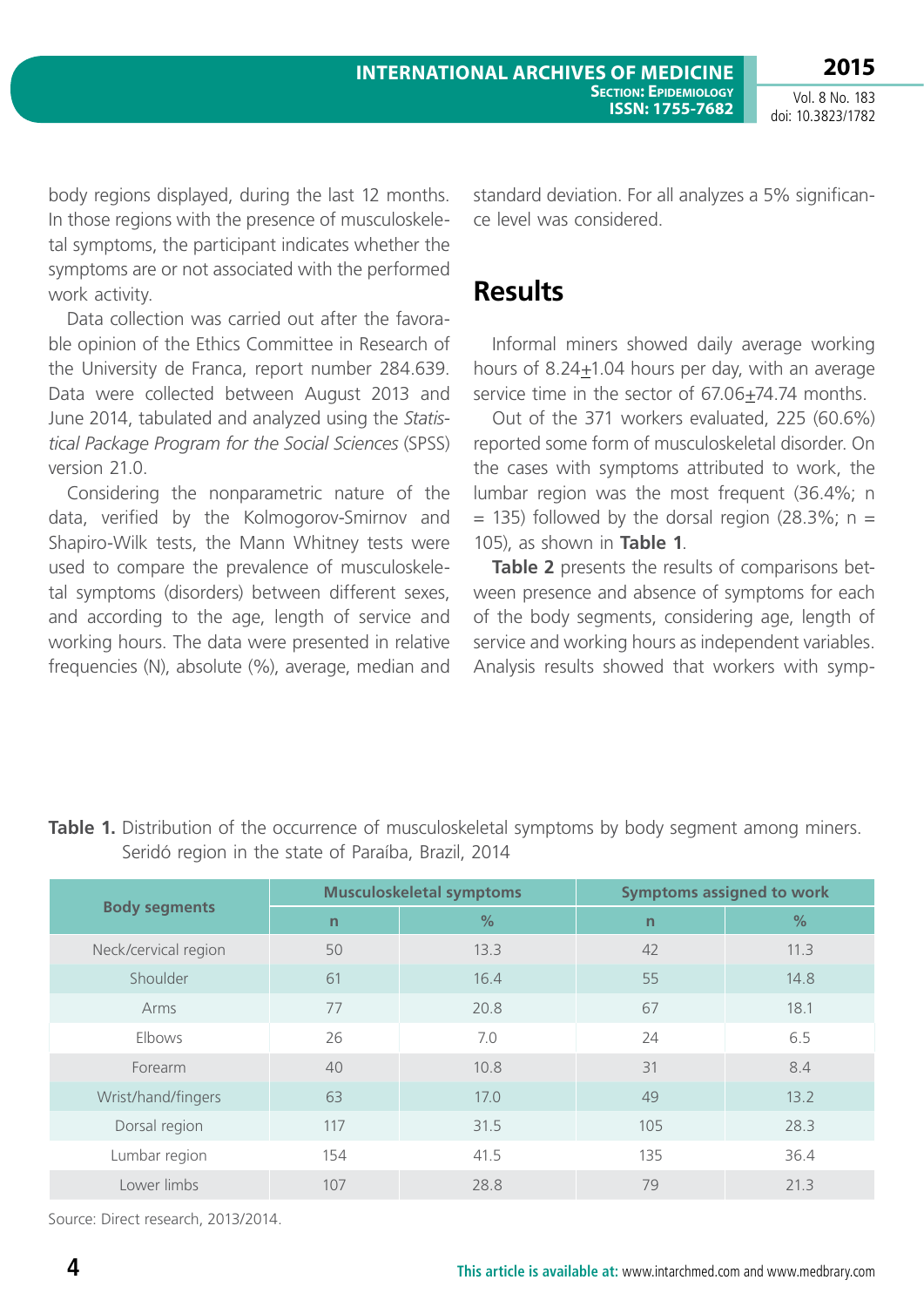**2015** Vol. 8 No. 183

doi: 10.3823/1782

| <b>Body segments</b> |           | Age in<br>years | <b>Working</b><br>hours | Length of service in months |
|----------------------|-----------|-----------------|-------------------------|-----------------------------|
|                      |           | <b>Median</b>   | <b>Median</b>           | <b>Median</b>               |
| Neck/cervical region | <b>No</b> | 35.16           | 8.11                    | 63.44                       |
|                      | Yes       | 37.50*          | $8.39**$                | $100.0**$                   |
| Shoulders            | No        | 34.47           | 8.15                    | 36.07                       |
|                      | Yes       | 42.00**         | $8.09$ (ns)             | 57.60*                      |
| Arms                 | <b>No</b> | 34.90           | 8.14                    | 36.08                       |
|                      | Yes       | 39.00*          | 8.12(ns)                | 55.50**                     |
| Elbows               | No        | 35.07           | 8.13                    | 37.48                       |
|                      | Yes       | 41.80*          | 8.25                    | 24.00                       |
| Forearms             | <b>No</b> | 35.11           | 8.12                    | 36.96                       |
|                      | Yes       | $40*$           | $8.33*$                 | 45.60                       |
| Wrists/hands/fingers | <b>No</b> | 35.23           | 8.13                    | 37.23                       |
|                      | Yes       | 36.67           | 8.19                    | 39.00                       |
| Dorsal region        | No        | 35.10           | 8.12                    | 37.45                       |
|                      | Yes       | 36.67           | 8.20                    | 36.86                       |
| Lumbar region        | No        | 34              | 8.12                    | 36.33*                      |
|                      | Yes       | 36.75           | 8.16                    | 44.43*                      |
| Lower limbs          | No        | 33.80           | 8.10                    | 35.59                       |
|                      | Yes       | 35.32**         | $8.30**$                | 66.86**                     |

Table 2 – Comparison between the occurrences of musculoskeletal symptoms related to age, working hours and length of service. Region of Seridó in the state of Paraíba, Brazil, 2014

Source: Direct research, 2013/2014.

\*p < 0.05; \*\*p<0.01 It indicates significant difference according to the Mann Whitney test.

toms of disorder in the neck and lower limbs, have significantly higher age ( $p$  <005), more working hours per day ( $p$  <0.05) and longer service time ( $p$ ) <0.05) in relation to workers who did not report any symptoms. The age is also significantly higher for workers who had symptoms in the shoulders, arms, elbows and forearms (p <0.05).

### **Discussion**

When planning to meet a group of workers, it is interesting to have in mind the importance that the

profile found can outline studies to solve the problems or at least to alleviate them. The results confirmed the existence of musculoskeletal disorders in some body segment of the miners, since most workers reported its occurrence in some region of the body (60.6%). The percentage of musculoskeletal symptoms found in this approach with the miners is considered relatively critical since national surveys with different professional groups reveal prevalence ranging from 38.5% to 94.0% [5-6,8-10] on the other hand, international study highlights the prevalence of musculoskeletal disorders among mining workers of 40.4% to 50.0% [4,7].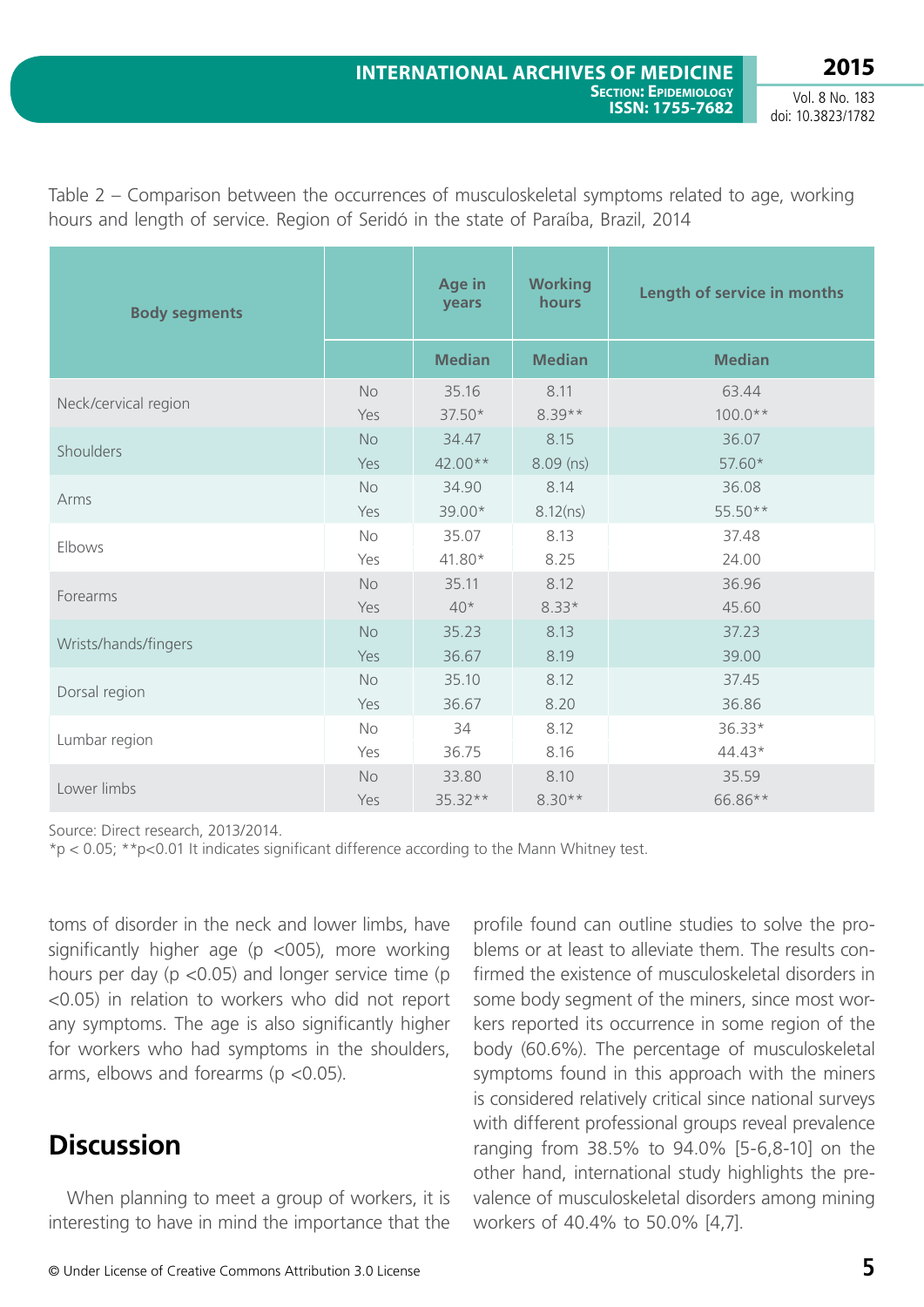The findings accused musculoskeletal symptoms especially in the lumbar and dorsal region, indicating these locations as the most affected by pain, numbness, tingling or discomfort by the physical effort required by the activity, resulting from long periods in inadequate postures (in a bent position, sitting and especially standing/upright), submitting these regions to exaggerated efforts. Also associated to this are, the invariability of tasks, the mechanical pressure on the body segments mentioned, the static muscular work and the vibrations. Similar data were found in other studies [4,7], with higher frequency of musculoskeletal symptoms in the lumbar region [7] and dorsal region [4].

Although the affected regions were similar, the percentage of workers with disorders differs between researches, as the lumbar region was cited by 36.4% of the workers, the dorsal by 28.3% and lower limbs by 21. 3%. The reasons for this difference are due to the type of activity performed in the sector. Skandfer found many mining workers reporting musculoskeletal problems, with 50.0% with pain in the dorsal region [7]. In a study about the prevalence of musculoskeletal disorders among workers of underground mines in Zambia, found a prevalence of painful symptoms in 40.4% of the sample, with the dorsal region being the most affected[4]. Melzer found a prevalence of 38.5% of pain in researched population of potters[10].

The data can be related to ergonomic conditions of the workplace, as most scholars agree that exposure to ergonomic risk factors is a major contributor to the onset of painful manifestations and associated lesions [7,9,13, 14,16,22].

The living conditions of the workers, the conditions of the workstations and working environment can induce direct consequences to the health of the miners, since the work in the industry exposes them daily to ergonomic hazards [10,23,24]. Among the ergonomic factors, the following stands out: the static muscle work, repetitive, monotonous, with inadequate postures (in the bent position, sitting and especially standing/upright), with mechanical pressure, vibrations and exhausting working hours, with considerable physical effort.

Guimarães consider, therefore, that repetition is one of the most impactful risk factors on the occurrence of WMSDs [10,25]. Apud add the following to the previously mentioned: the intense physical effort, lifting, manual transport of weight, requirement of poor posture, excessive rhythms, shift work and working hours [8,26,27].

Other relevant data included the comparison between age and symptoms of pain, numbness, tingling or discomfort. The workers who had problems in the neck/cervical region, shoulders, arms, elbows, forearms and lower limbs were significantly older. Therefore, this variable was the one that was more associated to the symptoms.

The higher the age, possibly, the longer the activity in the mining, marked by repeatability, exhaustion and the requirement of inadequate positions, characteristics which impact on the musculoskeletal system, leading to its wear and tear. Despite this, Melzer and Iguti, in a study about working conditions and musculoskeletal pain in Brazilian ceramic workers, found no relationship between age and such disorders[10].

The daily working hours showed significant results with relation to problems in the neck/cervical region, forearms and lower limbs. Those who showed changes worked more hours per day. In this context, it is understood that a complicating factor may be the broad working hours, because, generally, professionals work around eight hours and this can force the musculoskeletal system.

A maximum of six hours of work per day are recommended by the Regulatory Standard 22 (NR-22) of the Ministry of Labor and Employment [3]. This Regulatory Standard specifies the standards of safety and occupational health in the mines, aiming to reduce the risks of harm to the health of miners. To work less than eight hours daily can maintain an adequate production capacity, with tolerable fa-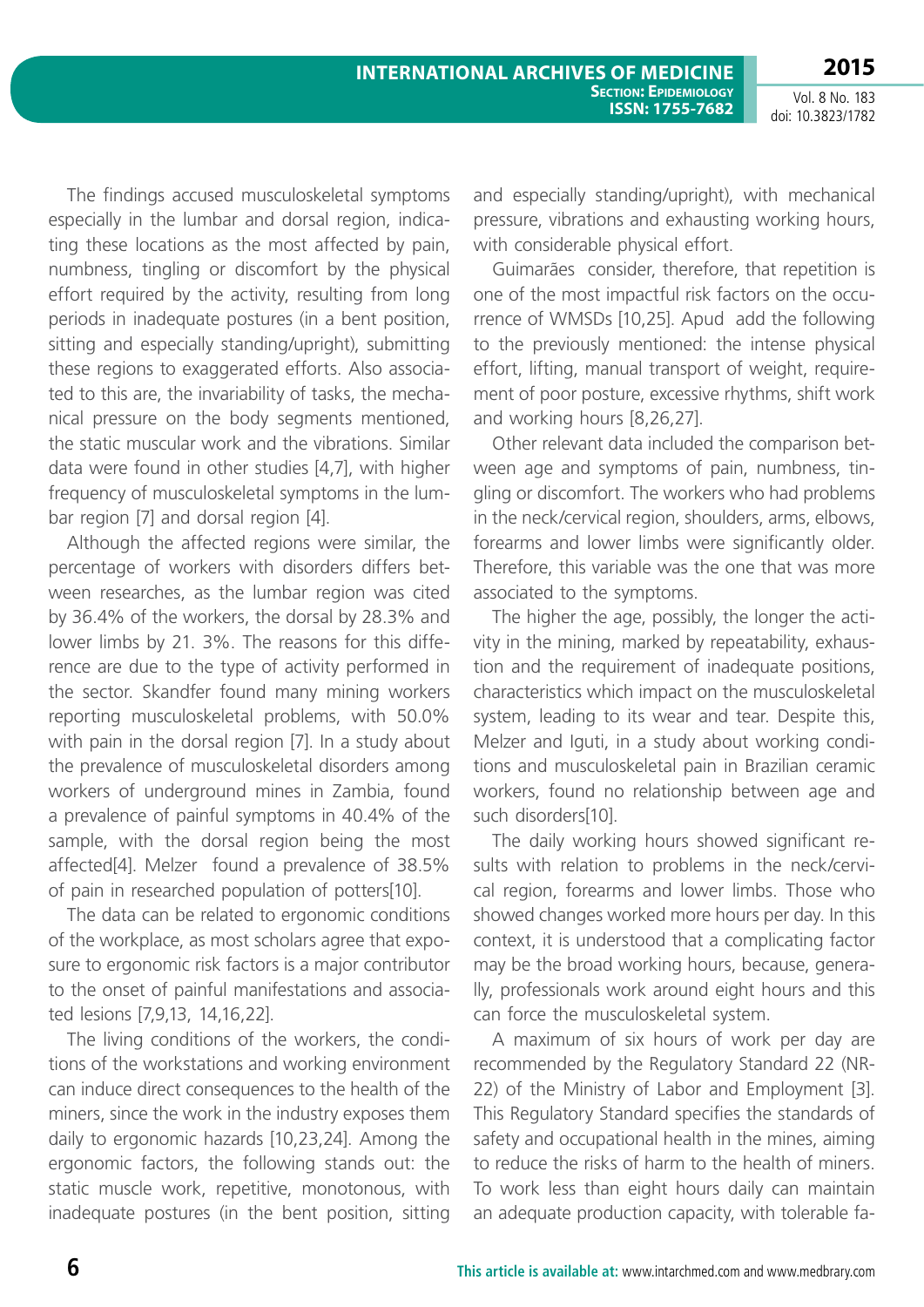tigue and recovery from fatigue to work the next day[28,29].

Fernandes also found a close association between workload and WMSDs, in other words, the musculoskeletal symptoms increased progressively with the increase of workload[8]. However, a more recent study found no significant relationship between working hours and WMSDs [6,30].

Another factor that seemed important referred to the length of service in the activity, as people who had problems in the neck/cervical region, shoulders, arms, lumbar region and lower limbs possessed more years of service. This result is contrary to the study of Melzer and Iguti that found no association between musculoskeletal symptoms and length of service, but corroborates with research performed by Barbosa who reported a significant association between length of service and emergence of WM-SDs[6,10]. These results can still be related to the types of instruments used, or the lack of them, as well as to operational modes of the workers.

## **Conclusion**

A high prevalence of musculoskeletal disorders among miners was found, with greater involvement of the lumbar and dorsal region. The age, length of service and working hours contributed for the prevalence of musculoskeletal disorders. By the findings, the imposition of measures that take into account the age, length of service and working hours should be done to reduce the prevalence of musculoskeletal disorders and improve the health of informal mining workers.

## **References**

- **1.** Mark K. O Capital: crítica da economia política. SãoPaulo: Boitempo Editorial, 2013.
- **2.** Souza APB, Pedrosa AS, Pinheiro IFS, Santos MLS. Avaliação de impactos ambientais através da percepção de trabalhadores de
- **3.** Brasil. Ministério da Saúde. Secretaria de Vigilância em Saúde. Departamento de Vigilância em Saúde Ambiental e Saúde do Trabalhador. Dor relacionada ao trabalho: lesões por esforços repetitivos (LER): distúrbios osteomusculares relacionados ao trabalho (Dort). Brasília: Editora do Ministério da Saúde, 2012.
- **4.** Kunda R, Frantz J, Karachi F. Prevalence and ergonomic risk factors of work-related musculoskeletal injuries amongst underground mine workers in Zambia. J Occup Health. 2013;55(3):211-7.
- **5.** Silveira AOA, Dias EG. Sintomas de distúrbios osteomusculares em bancários da cidade de Porteirinha-MG. Biofar. 2014;10(1):1- 11.
- **6.** Barbosa REC, Assunção AA, Araújo TM. Distúrbios musculoesqueléticos em trabalhadores do setor saúde de Belo Horizonte, Minas Gerais, Brasil. Cad. Saúde Pública. 2012; 28 (8): 1569-80.
- **7.** Skandfer M, Siurin S, Talykova L, Øvrum A, Brenn T and Vaktskjold A. How occupational health is assessed in mine workers in Murmansk Oblast. Int J Circumpolar Health. 2012;71(0):1-8.
- **8.** Fernandes RCP. Precarização do trabalho e os distúrbios Musculoesqueléticos. Cad CRH. 2011;24(1):155-70.
- **9.** Lourinho MG et al. Riscos de lesão musculoesquelética em diferentes setores de uma empresa calçadista. Fisioter. Pesqui. 2011; 18,(3):252-7.
- **10.** Melzer ACS, Iguti AM. Working conditions and musculoskeletal pain among Brazilian pottery workers. Cad. Saúde Pública. 2010;26,(3):492-502.
- **11.** Alencar JF, Coury HJCG, Oishi J. Aspectos relevantes no Diagnóstico de DORT e Fibromialgia. Rev. Bras. Fisioter. 2009;13(1):52-8.
- **12.** Caetano VC, Ribeiro LC, Cruz DT, Asmu CIRF. Desordens músculo-esqueléticas em adolescentes trabalhadores. Journal of Human Growth and Development. 2008; 18(3): 264-274
- **13.** Silva HPL, Jesus CS. Sintomas osteomusculares em cirurgiõesdentistas da rede pública. Rev. AMRIGS. 2013;57(1):44-8.
- **14.** Cabral LN, Pereira SS, Alves TLB. Degradação ambiental e implicações para a saúde humana decorrentes da mineração: o caso dos trabalhadores de uma pedreira no município de Campina Grande/PB. Hygeia. 2012;8(5):104-18.
- **15.** Trindade LL, Krein C, Schuh MCC, Ferraz L, Amestoy SC, Adamy EK. Trabalhadores da indústria têxtil: o labor e suas dores osteomusculares. J Nurs Health. 2012;2(2):377-87.
- **16.** Branco JC, Silva FG, Jansen K, Giusti PH. Prevalência de sintomas osteomusculares em professores de escolas públicas e privadas do ensino fundamental. Fisioter Mov. 2011; 24(2):307-14.
- **17.** Souza NSS; Santana VM. Incidência cumulativa anual de doenças musculoesqueléticas incapacitantes relacionadas ao trabalho em uma área urbana do Brasil. Cad. Saúde Pública. 2011;27(11): 2124-34.